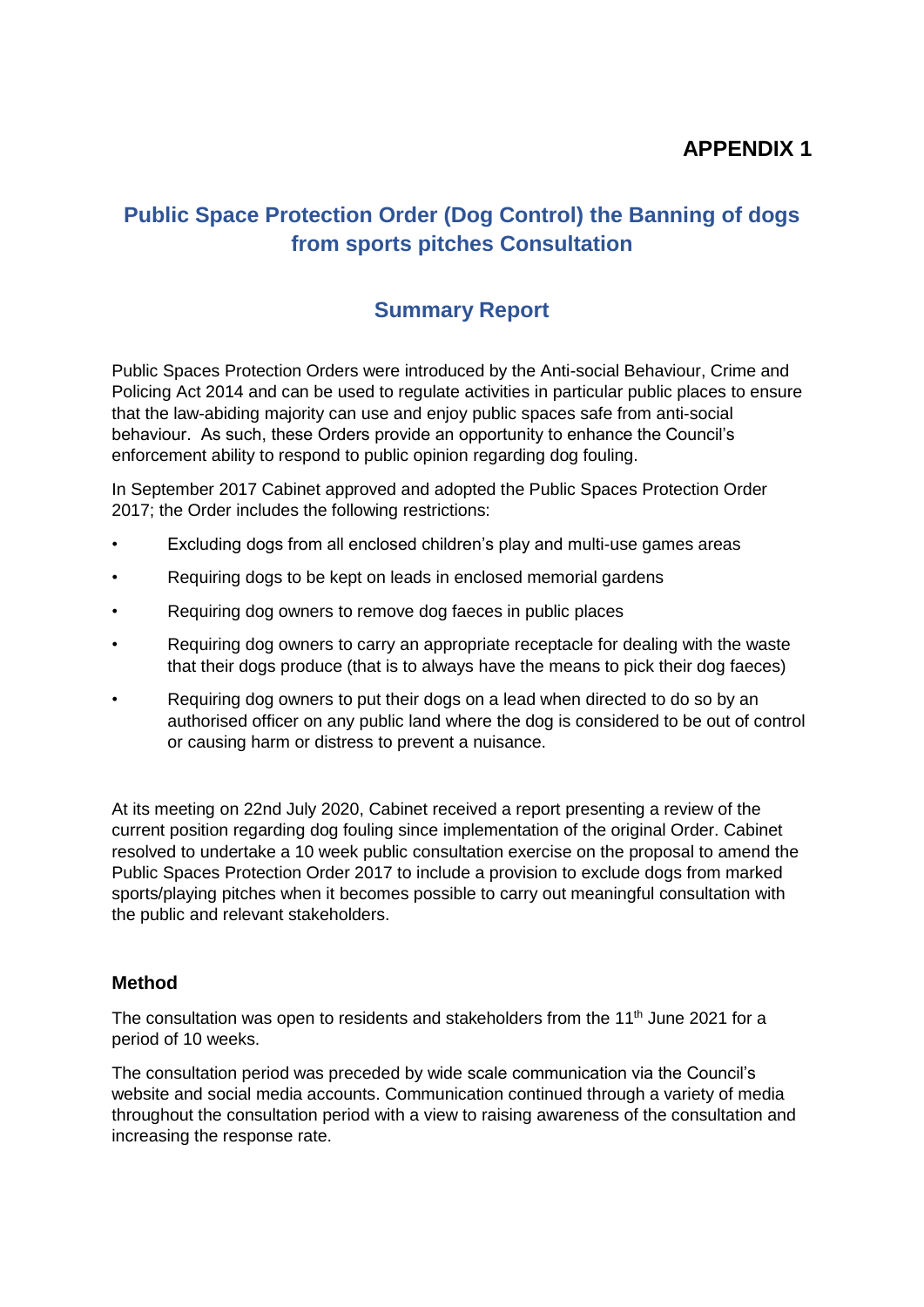The key consultation tool was a questionnaire (Annexes to this report).Due to the restrictions imposed due to Covid 19 the consultation was carried out primarily online.

The survey was made available bilingually to residents for online completion via the Council's Website and shared on social media. Posters were displayed in prominent locations at main parks Paper and alternative formats were available on request and provided to local libraries throughout the Borough.

Stakeholder groups were also contacted directly via e-mail and invited to respond to the survey. Those contacted include the Kennel Club, Dogs Trust, RSPCA, Farmers Unions, Horse Society, Open Spaces Society, Ramblers, Countryside Alliance, Keep Wales Tidy, Town and Community Councils.

### **Key Findings**

Overall 1540 respondents completed the questionnaire. 96% of these were residents in Caerphilly County Borough and 65% who responded were dog owners.

85% of respondents to the survey agreed with keeping the current restrictions within the PSPO.

The response to the proposal to ban dogs from marked sports pitches was mixed with just over half of respondents 53.5% of the respondents agreed with the proposal of banning dogs from marked sports pitches whilst 43.8% disagreed, while 2.7% did not know.

The main reason given for supporting the proposal were to ensure a safe and clean environment for children and adults to exercise and to further encourage responsible dog ownership. There was an overall support for the proposal to reduce risk to the health and safety of sports pitch users especially children. Those involved with sports clubs and parents also highlighted how often games are delayed or halted to deal with dog excrement on the pitch due to the risk to the safety of the players.

The main reasons given for those the 43.8% that disagreed was that this unfairly punished unfairly punished responsible dog owners who pick up after their dog and the proposals restrict areas where dogs can be adequately exercised. Another reason for those disagreeing was that this will unfairly affect the elderly and those with limited mobility who are not able to travel further to exercise their dogs. However the proposed exclusion of dogs will only apply to marked council owned sports pitches in parks.

Therefore it should be noted however there will still be areas in the local parks and green spaces other than the sports pitches where dogs can be exercised.

#### **Summary**

The consultation responses to the issue of the banning of dogs from marked sports pitches was mixed with those for and against, however the majority of those who responded supported the proposal.